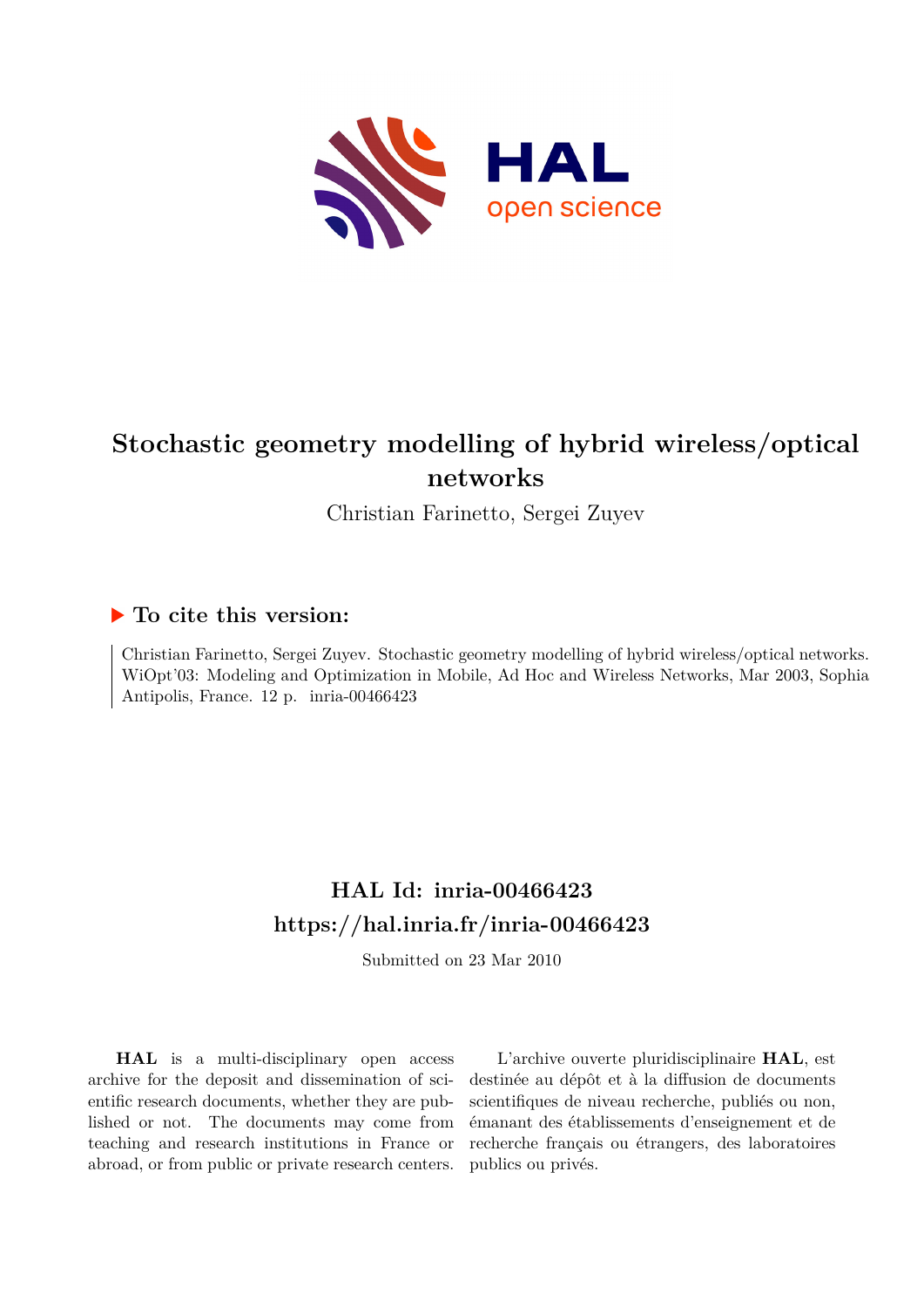# Stochastic geometry modelling of hybrid wireless/optical networks.

Christian Farinetto<sup>∗</sup> Sergei Zuyev <sup>∗</sup>

February 28, 2003

#### Abstract

We propose a new method for the economic evaluation of hybrid fixed wireless/optical access networks. These networks are costeffective solutions in countries with a limited infrastructure. The evaluation of the cost function of such networks requires a detailed description of their spatial features that is usually not available and unsuitable for economic analysis. Our model captures the essential spatial characteristics of optical ring networks by representing its components as a family of random object generated by a spatial Poisson process. We give bounds on the cost of feeder rings and the exact cost function of distribution subnetworks as functional of the intensities of Poisson processes.

## 1 Introduction

Broadband wireless systems enables easy deployment of networks to deliver Mb/s service. Several broadband wireless technologies are now available, including LMDS [8] and digital microwave [12]. These systems operate over limited distance, need line-of-sight access and suffer attenuation from rain. Given these limitations, a critical issue facing wireless operators is how to aggregate traffic from multiple base stations and distribute them. A cost

<sup>∗</sup>Department of Statistics and Modelling Science, University of Strathclyde, Glasgow G1 1XH, U.K.

E-mails: [christian|sergei]@stams.strath.ac.uk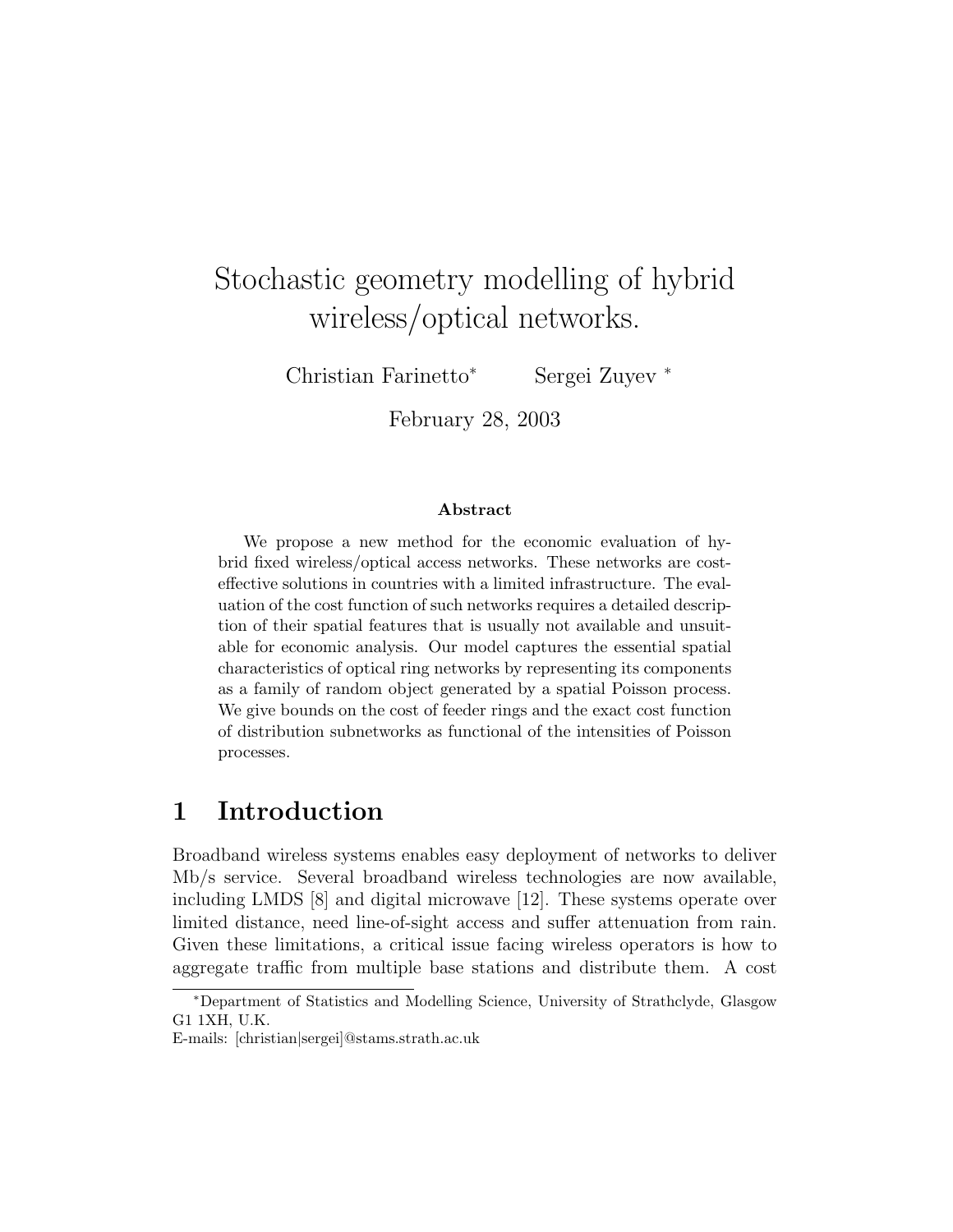effective solution is to build an optical feeder ring network connected to wireless base stations through Passive Optical Networks (PON). This type of PON-fed hybrid optical/wireless network is an attractive alternative to cabled networks when providing services to a low density residential area, and perhaps most significant of all, developing countries [4]. For example, in India, where telephone penetration is approximately 1 telephone per 40 people (4.5 per 1000 people for Internet connections), low-cost solutions will be needed to reach the goal of extending basic telephone service and Internet service. If Internet access and telecommunications are to become common place in developing countries such as in Africa and Asia then this technology has huge potential.

Feeder networks primarily serve two functions: aggregate traffic from distribution networks via access nodes and transport them to the corresponding backbone network via egress nodes; and transfer local traffic between distribution networks on the same feeder network.

A common approach used by field operators to secure their feeder network is to organise it as SDH/SONET rings. These rings are "self healing" since they incorporate autonomous protection mechanisms that detect failures and rapidly reroute traffic away from failed links and nodes onto other routes.

In the area of optical communications, the emergence of Wavelength Division Multiplexing (WDM) is one of the most important technological developments of the last years. WDM is a transmission technique that has the potential to utilise a large region of fiber bandwidth. SDH/SONET protection concepts have also been applied to WDM ring networks and analogous architectures have been devised. We therefore assume for our modelling that the feeder network adopts a ring design and is connected to wireless base stations through access nodes by Passive Optical Networks. Although self healing rings can also be used for the design of PONs (see [10]), we will assume for PONs more commonly to-date used architecture: a double star configuration using passive optical splitters (see Figure 1).

In this paper we study the expected cost of building such an hybrid ring/double star network in an area with a limited infrastructure. Until now a complete description of such an architecture (the locations and connection scheme of all of its components) is too cumbersome and usually not particularly suitable for macroscopic analysis or strategic planning. The statistical information on the characteristics of the network is often given only in the form of aggregate or unreliable data which is not sufficient for economic analysis. Stochastic geometry methods can help to solve this prob-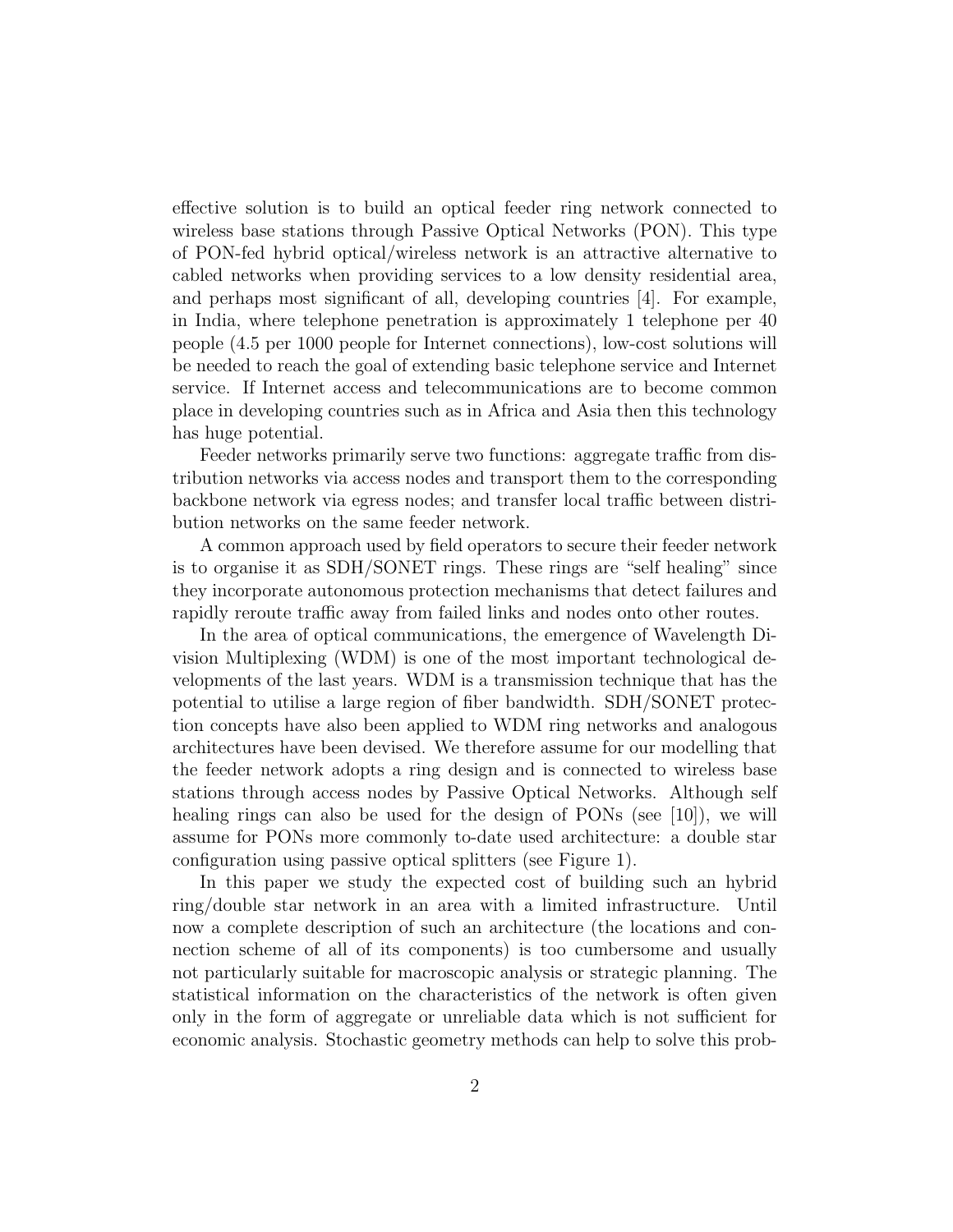

Figure 1: Example of optical access network.

lem of uncertainty by modelling the external environment, the configuration and the behaviour of the communication network. In the framework of our analysis we model optical ring networks and distribution subnetworks by homogeneous Poisson processes and evaluate the cost functions associated with their construction.

We consider a Poisson process  $\Pi$  with intensity  $\lambda$  that generates a set of points  $z_i$  in the space  $\mathbb{R}^2$ . The Voronoi cell  $V_i$  with nucleus  $z_j$  is the set of the points of the plane closer to  $z_j$  than to the other points of the process. The edges of the Voronoi cells constructed with respect to Π represent the WDM rings and the cell's nodes represent the access nodes on the ring. The passive splitters and the wireless base stations of the network are represented by the points of two other independent homogeneous Poisson processes  $\Pi_1$ and  $\Pi_0$  with intensities  $\lambda_1$  and  $\lambda_0$  which are also assumed independent of  $\Pi$ . Every splitter is connected to the closest node of the Voronoi cell it lies in and every base station is connected to its closest splitter. This part of the network is known as the optical *distribution*.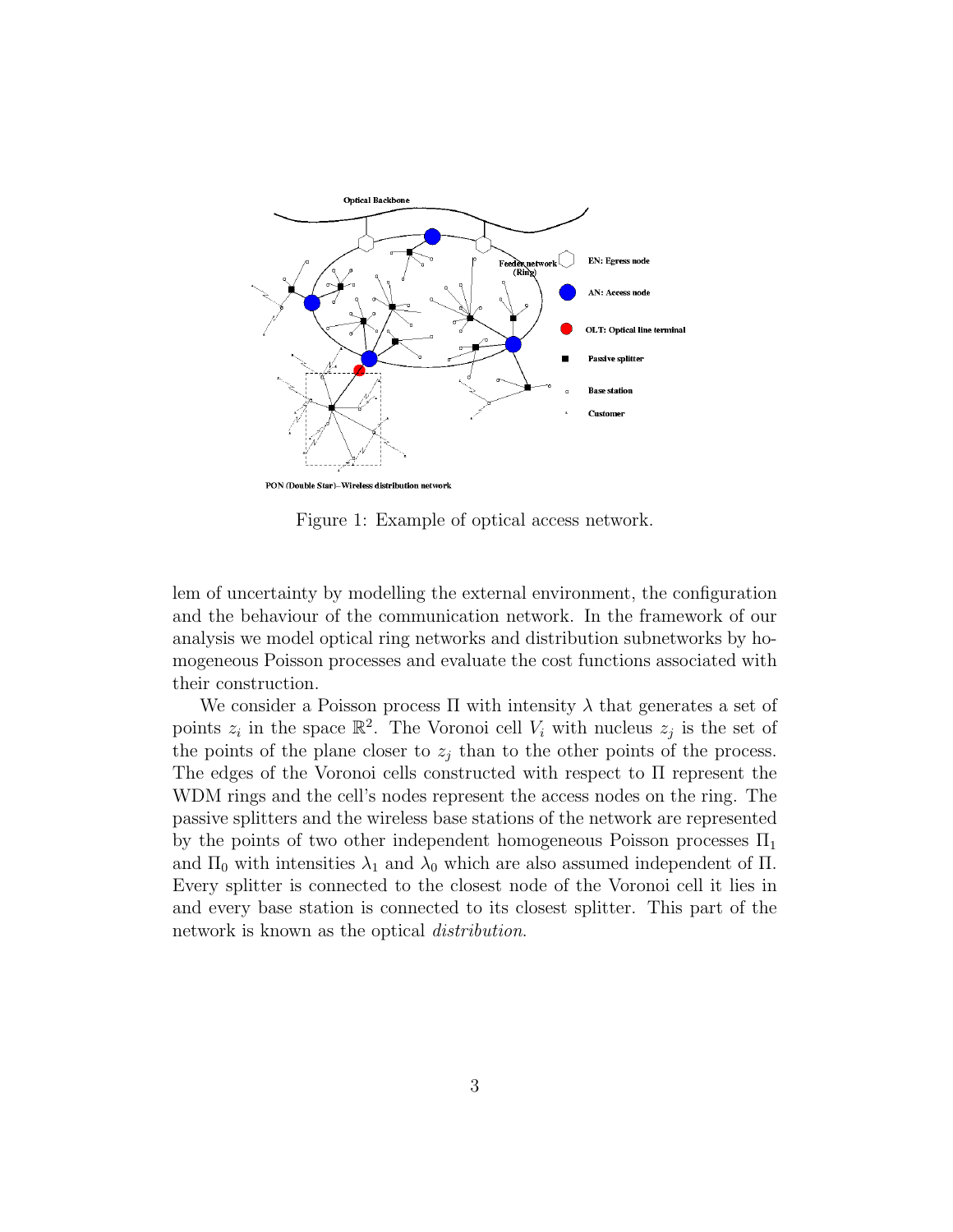## 2 Feeder Ring/Single Star costs

If one knows the cost  $P$  of a typical ring access network, then the average cost of a network consisting of N ring access networks can be evaluated as the product  $PN$ . Our task thus reduces to evaluation of cost of a typical ring. It is well known that a typical Voronoi cell generated by Poisson process can be simulated by adding a point into the origin for every configuration of the process. Then the cell  $V_0(\Pi)$  centered in the origin has a distribution of a typical cell, i.e. a cell "uniformly chosen" among all Voronoi cells. The corresponding rigorous definition is that of a Palm version of the process. The corresponding Palm probability and expectation are denoted by  $\mathbf{P}^0$  and  $\mathbf{E}^0$ , respectively (see, e.g., [13, p.39]).

For now we will ignore existence of base stations and evaluate the cost of a typical feeder ring plus PONs down to splitters only, so a typical ring/single star architecture.

Denote by  $\hat{V}_0(\Pi)$  the nodes of the cell  $V_0(\Pi)$  and  $l(V_0(\Pi))$  its perimeter; d represent the cost of a length unit in the ring, which may comprise the cost of the fiber, civil engineering cost as well as the installation and maintenance costs. The cost associated with the construction, maintenance and functioning of an access node, splitter and base station are respectively denoted by  $c_{\rm acc}, c_{\rm spl}$  and  $c_{\rm bs}$ .

We define the cost function  $P_{\text{feed}}$  of the feeder network centered in the origin to be

$$
P_{\text{feed}} = d l(V_0(\Pi)) + c_{\text{acc}} \operatorname{card}(\hat{V}_0(\Pi)).
$$

Next, we assume that the cost of connection of a splitter  $x_i \in V_0(\Pi)$  to the corresponding closest access node could be represented by a quadratic function of a distance  $d(x_i, \hat{V}_0(\Pi))$  between them, so that the cost of the subnetworks between access nodes and passive splitters contained in the ring centered in the origin is

$$
P_{\text{rss}} = \sum_{x_i \in \Pi_0 \cap V_0(\Pi)} \left[ a_1 d(x_i, \hat{V}_0(\Pi)) + a_2 d(x_i, \hat{V}_0(\Pi))^2 \right] + c_{\text{spl}} \Pi_1(V_0(\Pi)),
$$

Applying Campbell's theorem (see, e. g., [13, p.99]) and well-known moment properties of a typical Voronoi cell (see [9]) we find that

$$
\mathbf{E}^0 P_{\text{feed}} = \frac{4d}{\sqrt{\lambda}} + 6c_{\text{acc}}\,,
$$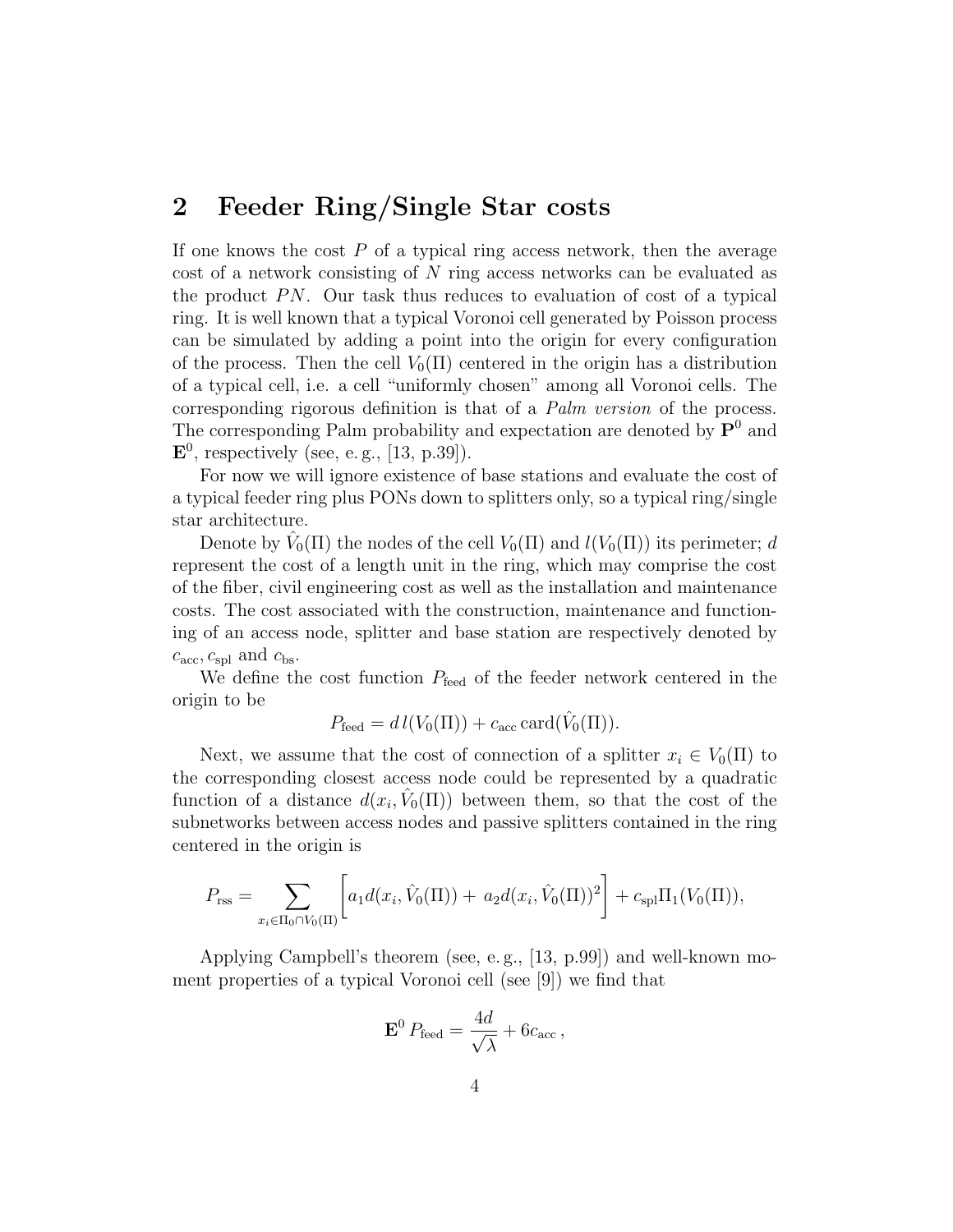and

$$
\mathbf{E}^0 P_{\text{rss}} = \lambda_1 \int \mathbf{E}^0 \left( a_1 d(x, \hat{V}_0(\Pi)) + a_2 d(x, \hat{V}_0(\Pi))^2 \right) \mathbb{I}_{x \in V_0(\Pi)} dx + \frac{c_{\text{spl}} \lambda_1}{\lambda} .
$$
 (1)

The domain of an integral is the whole plane  $\mathbb{R}^2$  unless explicitly written otherwise. The expression (1) reduces to

$$
\mathbf{E}^0 P_{\rm rss} = \lambda_1 (a_1 C_1 + a_2 C_2) + \frac{c_{\rm spl} \lambda_1}{\lambda}, \qquad (2)
$$

where

$$
C_{\alpha} = \int \mathbf{E}^{0} \left[ d(x, \hat{V}_{0}(\Pi))^{\alpha} \, \mathbb{I}_{x \in V_{0}(\Pi)} \right] dx \,. \tag{3}
$$

The last expression can also be written as

$$
C_{\alpha} = \int dx \int_0^{+\infty} \alpha t^{\alpha - 1} \mathbf{P}^0 \{ d(x, \hat{V}_0(\Pi)) > t, x \in V_0(\Pi) \} dt.
$$
 (4)

Unfortunately this integral is not analytically tractable so the only way to deal with it is either to evaluate it from simulations or find analytical expressions bounding it from above and from below. This is the content of the next two sections.

#### 2.1 Lower bound on the cost

A point y is a node of the Voronoi tessellation constructed with respect to Π if and only if it is the center of a circle having three points of Π on its boundary and no point of the process inside. Therefore, if there is at most one point of the process  $\Pi$  in the set  $K_{t,x}$  defined by

$$
K_{t,x} = \bigcup_{y \in \partial B(x,t)} B(y, \|y\|),
$$

then no point of the disk  $B(x, t)$  can be a node as the above property does not hold for it. This implies that

$$
\mathbf{P}^0\big\{d(x,\hat{V}_0(\Pi)) > t, x \in V_0(\Pi)\big\} \ge \mathbf{P}^0\big\{\Pi(K_t, x) \le 1\big\}
$$
  
=  $(1 + \lambda |K_{x,t}|) e^{-\lambda |K_{x,t}|}$ . (5)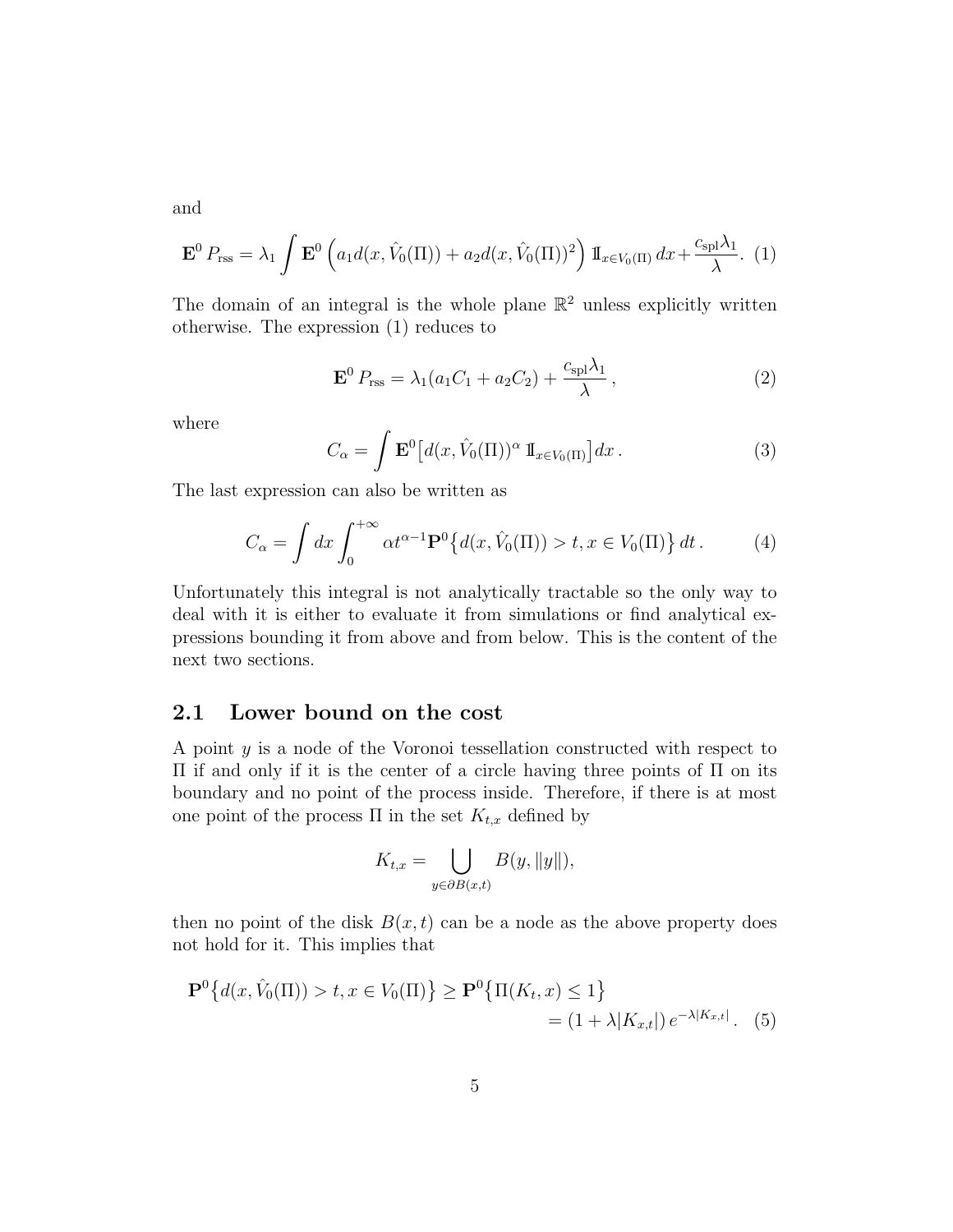With polar coordinates  $(r, \varphi)$  centered in the origin and the polar axis passing through  $x$  the area is

$$
|K_{t,x}| = K_1(t,\rho) = 2(2t^2 + \rho^2)(\pi - \arccos\frac{t}{\rho}) + 6t\sqrt{\rho^2 - t^2}
$$
 (6)

for  $t < \rho$  and

$$
|K_{t,x}| = K_2(t,\rho) = 2\pi(2t^2 + \rho^2)
$$
\n(7)

for  $t \geq \rho$ .

Using (5) in the expression (4) and switching to polar coordinates  $(\theta, \rho)$ for  $x$  we then derive

$$
C_{\alpha} \ge I_{\alpha}(\lambda) + J_{\alpha}(\lambda), \tag{8}
$$

where

$$
I_{\alpha}(\lambda) = \int_0^{2\pi} d\theta \int_0^{\infty} \rho d\rho \int_0^{\rho} \alpha t^{\alpha-1} (1 + \lambda K_1(t, \rho)) e^{-\lambda K_1(t, \rho)} dt,
$$
  

$$
J_{\alpha}(\lambda) = \int_0^{2\pi} d\theta \int_0^{\infty} \rho d\rho \int_{\rho}^{\infty} \alpha t^{\alpha-1} (1 + \lambda K_2(t, \rho)) e^{-\lambda K_2(t, \rho)} dt.
$$

In particular, we have

$$
C_1 \ge \frac{0.24895}{\lambda^{3/2}}, \quad C_2 \ge \frac{0.06886}{\lambda^2}.
$$

If  $a_1, a_2 \geq 0$ , this gives the following lower bound for the expectation of the cost:

$$
\mathbf{E}^{0}(P_{\text{feed}} + P_{\text{rss}}) \geq \lambda_{1} \left[ \frac{0.24895a_{1}}{\lambda^{3/2}} + \frac{0.06886a_{2}}{\lambda^{2}} + \frac{c_{\text{spl}}}{\lambda} \right] + 4\frac{d}{\sqrt{\lambda}} + 6c_{\text{acc}}.
$$

A better bound can be achieved by numerical integration of  $I_{\alpha}(\cdot)$  and  $J_{\alpha}(\cdot)$ for given values of  $\lambda$ .

#### 2.2 Upper bound on the cost

Similarly to the previous section, we can obtain an upper bound for the cost (2) by estimating from above the Palm probability of the event  ${d(x, \hat{V}_0(\Pi)) > t, x \in V_0(\Pi)}$  involved in (4).

Let  $P_1$ ,  $P_2$  be two points of the Poisson process Π. Denote by  $D(0, P_1, P_2)$ the *open* circumdisk over the origin O,  $P_1$  and  $P_2$ , and by  $Q(O, P_1, P_2)$  its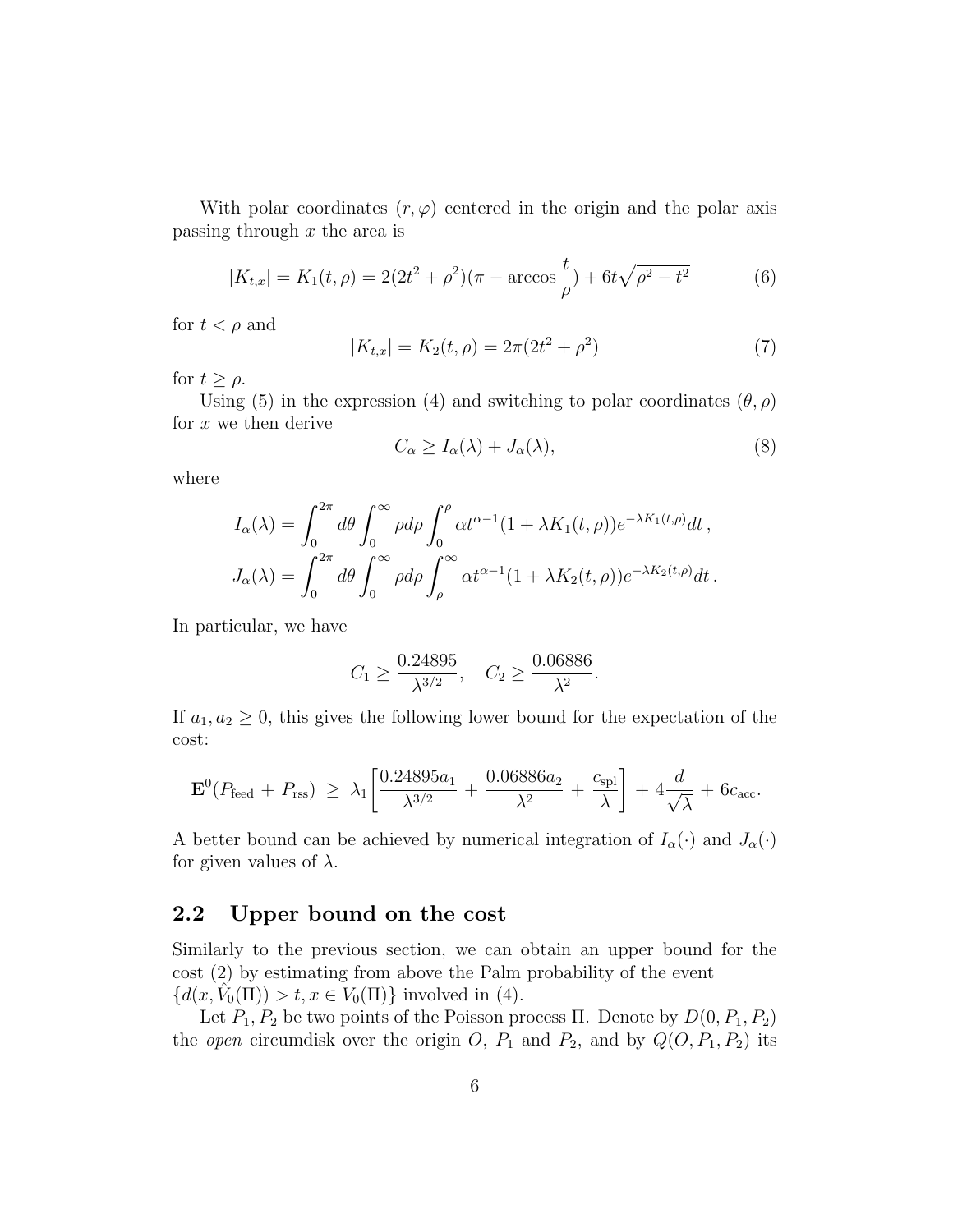centre. Then Q is a node of  $V_0(\Pi)$  if and only if it does not contain points of Π. Consider thus the set

$$
W_0(\Pi) = \{ (P_1, P_2) : P_1, P_2 \in \Pi, P_1 \neq P_2 \text{ and } \Pi(D(O, P_1, P_2)) = 0 \},
$$

and the set  $D_t = \{(z_1, z_2) \in \mathbb{R}^4 : ||Q(O, z_1, z_2) - x|| > t\}.$  It now follows that:

$$
\mathbf{P}^{0}\left\{d(x, \hat{V}_{0}(\Pi) > t, x \in V_{0}(\Pi)\right\}
$$
\n
$$
= \mathbf{P}^{0}\left\{\bigcap_{(P_{1}, P_{2}) \in W_{0}(\Pi)} d(x, Q(O, P_{1}, P_{2})) > t, x \in V_{0}(\Pi)\right\}
$$
\n
$$
< \mathbf{P}^{0}\left\{\bigcup_{P_{1} \neq P_{2} \in \Pi} d(x, Q(O, P_{1}, P_{2})) > t, \Pi(D(O, P_{1}, P_{2})) = 0,
$$
\n
$$
\Pi(B(x, \|x\|)) = 0\right\}
$$
\n
$$
\leq \mathbf{E}^{0}\sum_{P_{1} \neq P_{2} \in \Pi} \Pi\left\{d(x, Q(O, P_{1}, P_{2})) > t, \Pi(D(O, P_{1}, P_{2})) = 0,
$$
\n
$$
\Pi(B(x, \|x\|)) = 0\right\}
$$
\n
$$
= \lambda^{2} \iint \mathbf{P}^{0, P_{1}, P_{2}}\left\{d(x, Q(O, P_{1}, P_{2})) > t, \Pi(D(O, P_{1}, P_{2})) = 0\right\} dP_{1} dP_{2}
$$
\n
$$
= \lambda^{2} \iint_{D_{t}} e^{-\lambda|D(O, P_{1}, P_{2}) \cup B(x, \|x\|)|} dP_{1} dP_{2}, \tag{9}
$$

where  $\mathbf{P}^{0,P_1,P_2}$  is the three-fold Palm distribution – (see *n*-fold Palm theorem in [13]). To evaluate this expression we take a special parametrisation of  $P_1$  and  $P_2$ . Namely, let, as before,  $(\theta, \rho)$  be the polar coordinates of x. Let  $\eta$  be the angle between radius-vectors of x and  $Q(O, P_1, P_2)$  measured counterclockwise, and  $\mu$  be the angle between  $OQ$  and the bisector of the angle  $2\nu = (QP_1, QP_2)$ . Finally, denote by R the radius of  $D(O, P_1, P_2)$ . If  $P_i = (x_i, y_i)$ , then in these coordinates we have

$$
x_1 = R\cos(\theta + \eta) + R\cos(\theta + \eta + \mu + \nu)
$$
  
\n
$$
y_1 = R\sin(\theta + \eta) + R\sin(\theta + \eta + \mu + \nu)
$$
  
\n
$$
x_2 = R\cos(\theta + \eta) + R\cos(\theta + \eta + \mu - \nu)
$$
  
\n
$$
y_2 = R\sin(\theta + \eta) + R\sin(\theta + \eta + \mu - \nu)
$$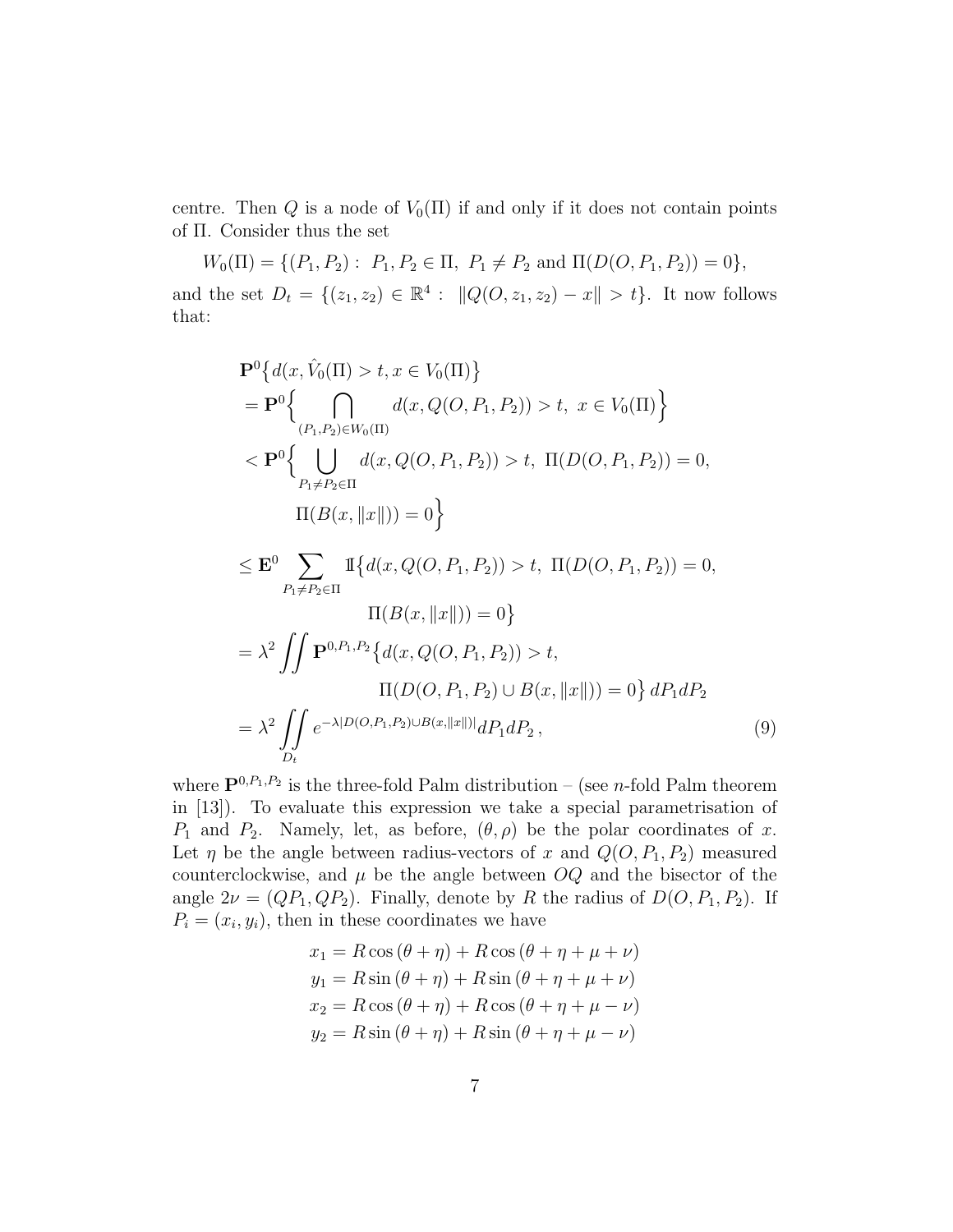and the set  $D_t$  writes as

$$
\sqrt{R^2+\rho^2-2R\rho\cos\eta}>t\,.
$$

We also have the following conditions on the angles:

$$
0 < \eta < 2\pi, \ 0 < \nu < \pi, \ 0 < \mu < \pi, \ 0 < \pi - \mu - \nu \, .
$$

It can be easily checked that for the surface element  $dP_1dP_2$  one has the following expression:

$$
dP_1dP_2 = 2R^3|\sin 2\nu + 2\sin \nu \cos \mu| dR d\rho d\mu d\nu.
$$

This allows us to express (9) as

$$
\frac{3\pi}{2}\lambda^2 \int_0^{2\pi} d\eta \int_{D_t} R^3 e^{-\lambda |D(O, P_1, P_2) \cup B(x, ||x||)|} dR d\eta, \tag{10}
$$

The union of the discs can also then be expressed via the same variables, but the resulting quadruple integral only allows for a numeric evaluation. We bound the intersection of the area of two discs and obtain using (4) and (10) that

$$
C_{\alpha} \leq 3\alpha \pi^2 \Phi(\alpha, \lambda) ,
$$

with

$$
\Phi(\alpha,\lambda) = \lambda^2 \int_0^\infty dt \iiint_{D_t} \rho t^{\alpha-1} R^3 e^{-\frac{\lambda \pi}{2} (\rho^2 + R^2)} d\rho d\eta dR,
$$

leading, finally, to

$$
C_1 \le \frac{21.2131}{\lambda^{3/2}}, \quad C_2 \le \frac{48.5576}{\lambda^2}.
$$

This yields

$$
\mathbf{E}^{0}(P_{\text{feed}} + P_{\text{rss}})1 \leq \lambda_{1} \left[ \frac{21.2131a_{1}}{\lambda^{3/2}} + \frac{48.5576a_{2}}{\lambda^{2}} + \frac{c_{spl}}{\lambda} \right] + \frac{4d}{\sqrt{\lambda}} + 6c_{\text{acc}}.
$$

Smaller bounds can be obtained by applying expression (10) directly in (4) and using numerical integration for any given value of  $\lambda$ .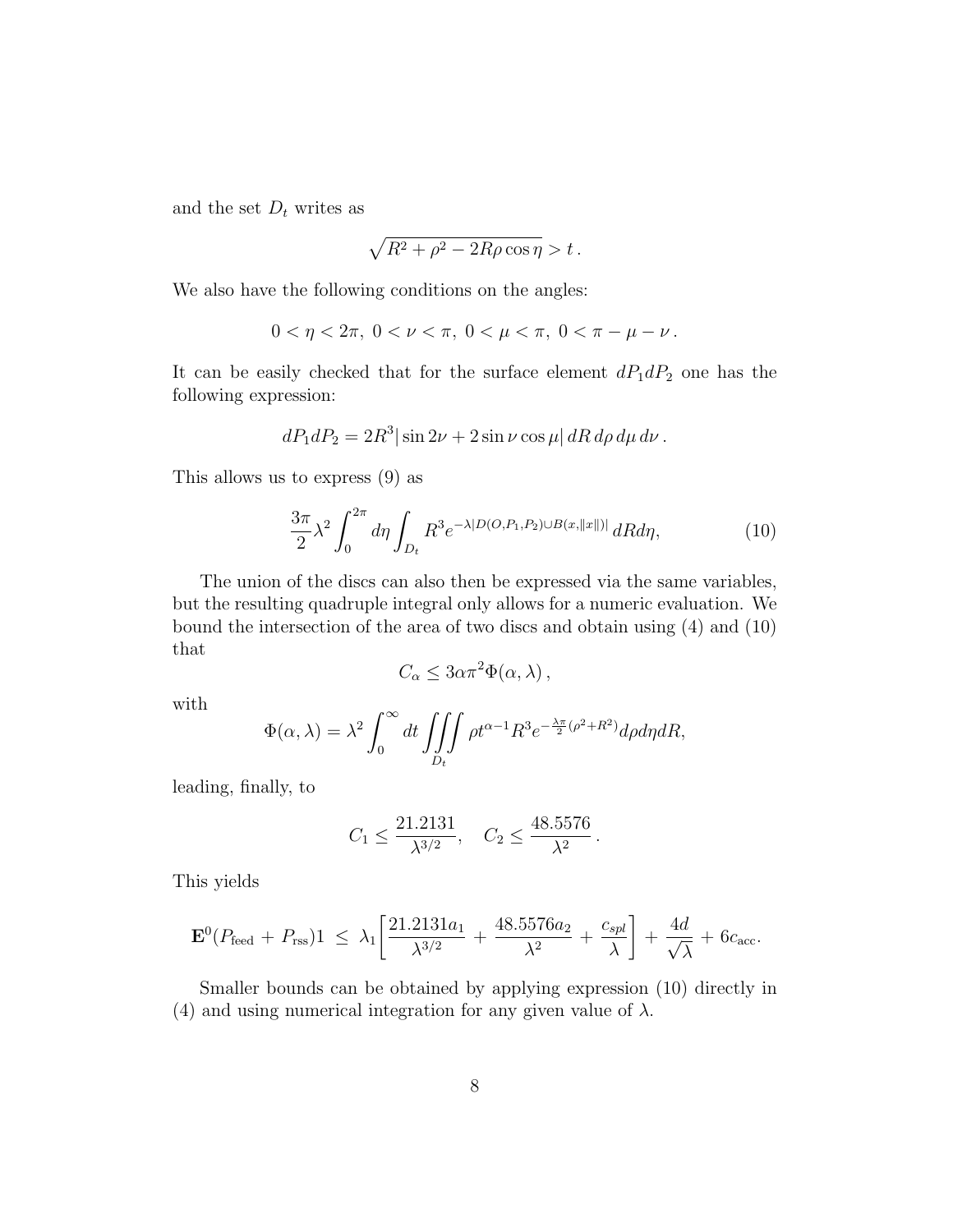## 3 Double star/wireless costs

It is possible to extend evaluation of the cost to the architecture described in Introduction that consists of feeder rings with attached double-star passive optical networks (PONs) to their access nodes. The connection principle of base stations is the same as for connection of splitters to the nodes: points of  $\Pi_0$  (stations) are connected to the closest point of process  $\Pi_1$  (splitters).

The cost of the subnetwork comprising the second star distribution is thus  $P_{\text{dst}} + P_{\text{bs}}$ .

Here  $P_{\text{dst}}$  is the cost of connections from base stations to splitters,  $P_{\text{bs}}$  is the total cost of base stations attached to the ring. The cost of connection between base station and its closest splitter may have quite a general polynomial form of the distance and still give a computable expression, so we take  $P_{\text{dst}}$  to be

$$
P_{\text{dst}} = \sum_{y_i \in \Pi_1 \cap V_0(\Pi)} \sum_{x_j \in V_{y_i}(\Pi_1) \cap \Pi_0} \sum_l b_l \|y_i - x_j\|^{\gamma_l}.
$$

Finally,

$$
P_{\text{bs}} = \sum_{y_i \in \Pi_1 \cap V_0(\Pi)} \sum_{x_j \in V_{y_i}(\Pi_1) \cap \Pi_0} c_{\text{bs}}.
$$

The set of possible positions of base stations to be attached to an access node on the ring is the so-called iterated Voronoi cell studied in [14]. Using these results,

$$
\mathbf{E}^0 P_{\text{bs}} = \frac{\lambda_0 c_{\text{bs}}}{\lambda}.
$$

Details of the calculation of the Palm expectation of  $P_{\text{dst}}$  can be found in [1]. It follows from Neveu's exchange formula (see [6]) that

$$
\mathbf{E}^0 P_{\text{dst}} = \frac{\lambda_1}{\lambda} \sum_l b_l \mathbf{E}^0 \sum_{x_j \in \Pi_0 \cap V_0(\Pi_1)} ||x_j||^{\gamma_l}.
$$

One can then show that

$$
\mathbf{E}^{0} \sum_{x_j \in \Pi_0 \cap V_0(\Pi_1)} \|x_j\|^{\gamma_l} = \frac{\lambda_0}{\lambda_1(\lambda_1 \pi)^{\frac{\gamma_l}{2}}} \Gamma\left(\frac{\gamma_l}{2} + 1\right)
$$

leading to

$$
\mathbf{E}^0 P_{\text{dst}} = \frac{\lambda_0}{\lambda} \sum_l \frac{b_l}{(\lambda_1 \pi)^{\frac{\gamma_l}{2}}} \Gamma\left(\frac{\gamma_l}{2} + 1\right).
$$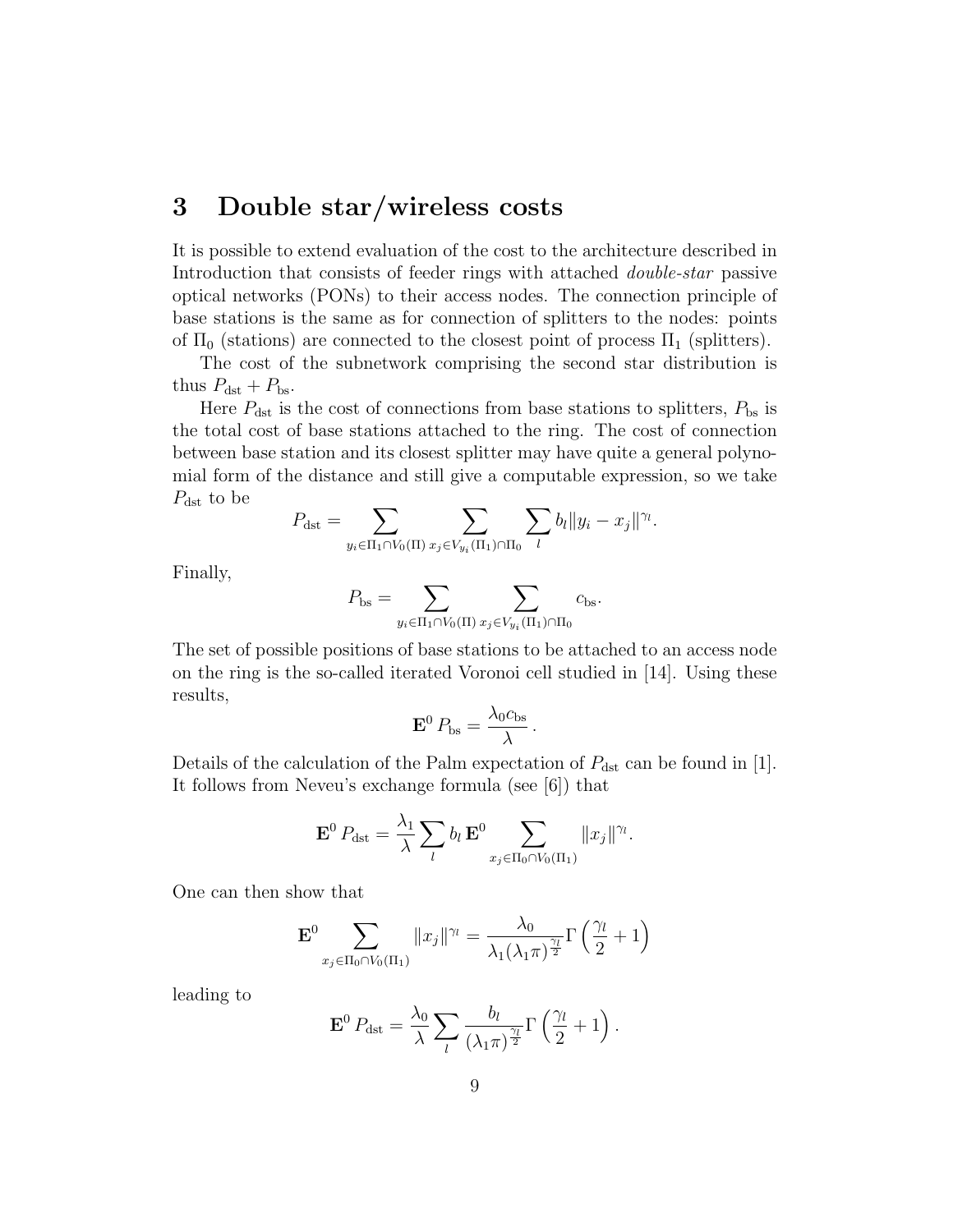Thus we have found all the components of the cost of the double-star architecture attached to a typical ring which we now illustrate on example.

The splitting loss of passive splitters limits the maximal splitting ratio. The number of base stations is not exceeding 64 per splitter in general (in practice 32-48) therefore it is reasonable to take  $\lambda_2 < 64\lambda_1$ .

The graph below shows the bounds on the expected cost of fiber connection for the following parameters:  $\lambda = 1$  rg/sq. mile,  $\lambda_1 = \frac{\lambda_0}{32}$ ,  $l = 1$ ,  $a_1 = b_1 = $10000/\text{mile},$ 

 $a_2 = 0, d = $25000/mile.$ 



Figure 2: Bounds on a typical WDM feeder ring/PON cost as a function of intensity of base stations.

### 4 Conclusion and further work

We proposed a macroscopic random network model taking into account essential spatial characteristics of access networks through a small number of parameters. We evaluated the cost of the access network having a ring/(double) star topology. One direction to extend this work is to consider the relation of network components and bandwidth demand in order to give more accurate cost functions. Another related problem is statistical identification of the parameters from the real data which is not covered here.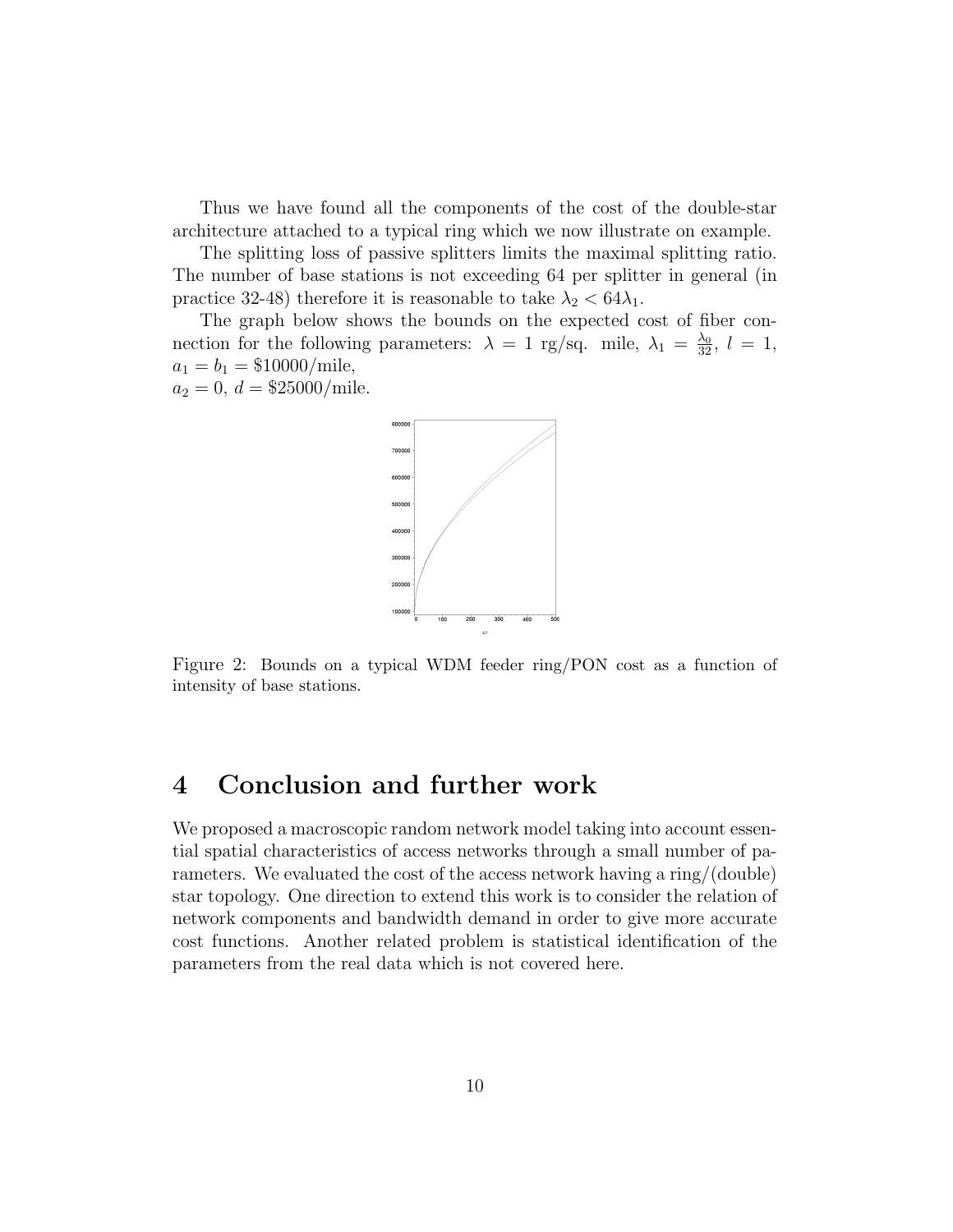#### Acknowledgements

The work is supported in parts by EPSRC grant GR/R25033/01 on 'Spatial stochastic modelling and optimisation of future broadband telecommunications networks' and EPSRC grant GR/M/98883.

## References

- [1] F. Baccelli and S. Zuyev. Poisson-Voronoi spanning trees with applications to the optimisation of communication networks.Operations Research 47, No.4, pp. 619–631, 1999.
- [2] F. Baccelli, M. Klein, M. Lebourges, and S. Zuyev. Géométrie aléatoire et architecture de réseaux de communications. Annales des  $T\acute{e}l\acute{e}communications$  51, pp. 158–179, 1996.
- [3] N.J. Frigo et al. A Wavelength-Division Multiplexed Passive Optical Network with Cost Shared Components. IEEE Photonics Technology Letters, vol.6, pp. 1365–1367, 1994.
- [4] A. Jhunjhunwala. Affordable Fibre Access Networks for India and other Developping Countries. Photonics '98, International Conference on Fibre Optics and Photonics, IIT Delhi, 1998.
- [5] S. Johansson et al. A Cost Effective Approach to Introduce an Optical WDM Network in the Metropolitan Environment. IEEE Journal on Selected Areas in Communications, vol.16, No. 7, pp. 1109–1122, 1998.
- [6] J. Neveu. Sur les mesures de Palm de deux processus ponctuels stationnaires. Z. Wahrsch. verw. Gebiete 34, No.3, pp. 199–203, 1976.
- [7] Y.K.M. Lin and O.R. Spears. Passive Optical Subscribers Loops with Multiaccess. IEEE/OSA Journal of Lightwave Technology, vol.7, pp. 1769–1777, 1989.
- [8] Mahönen P., Saarinen T., Shelby Z., Munoz L. Wireless Internet over LMDS: Architecture and Experimental Implementation. IEEE Communications Magazine, vol. 39, No. 5, pp. 126-132, 2001.
- [9] A. Okabe, B. Boots, K. Sugihara and S.N. Chiu. Spatial tesselations: concepts and applications of Voronoi diagrams. Wiley, Chichester, 2000.